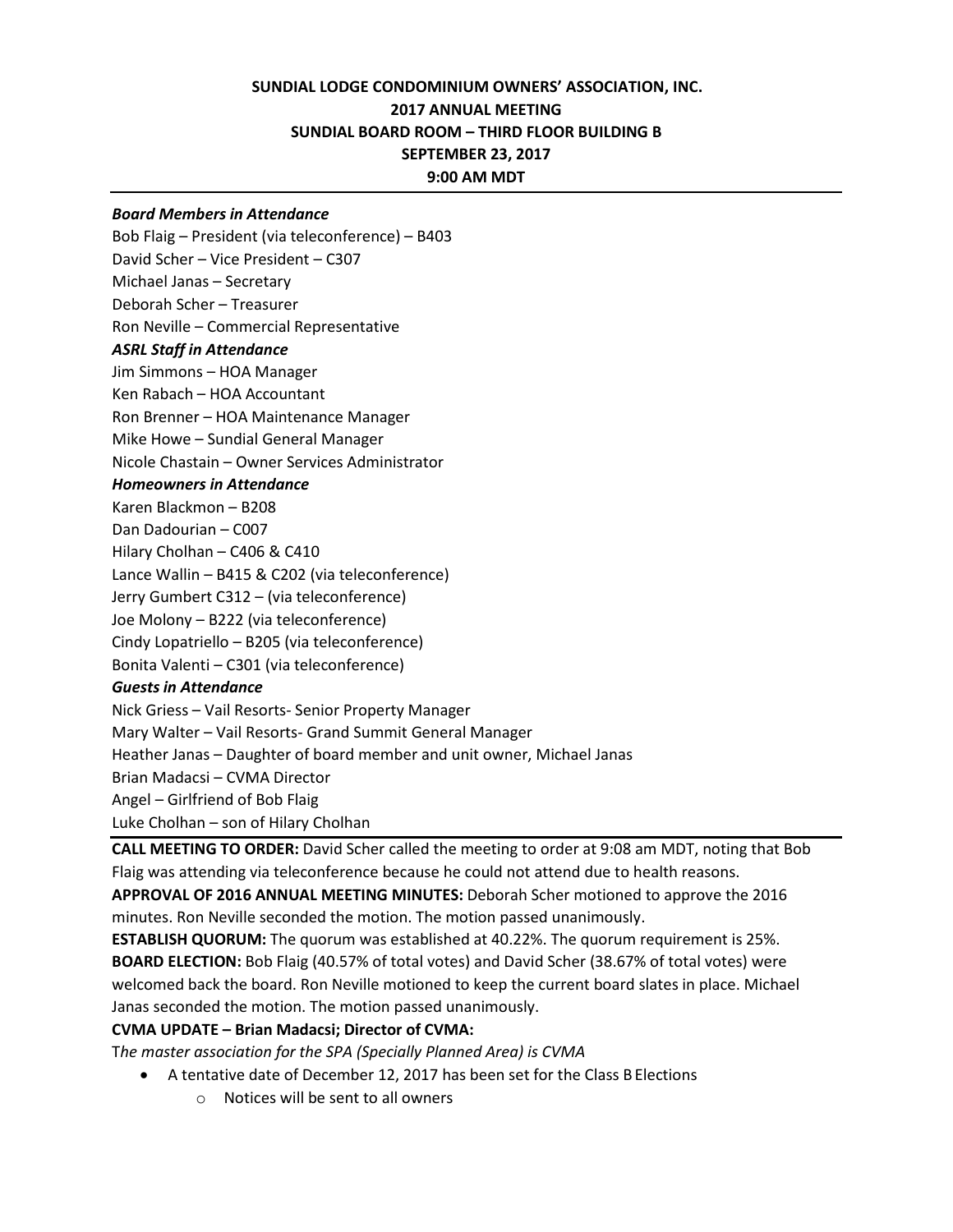- o Nominations are due 30 days in advance
- o 5 trustees will be elected
	- 3 primary trustees and 2 alternates
- Forum improvements
	- o Drainage issue will hopefully be remedied this season
	- o New landscaping and lighting
	- o Expand Umbrella Bar perimeter
	- $\circ$  The Long term forum plan committee in place is entertaining ice skating rink idea
		- CVMA will be funding source for ice skating rink and there is potential partnership with the resort for funding. There is a possible special assessment, but it is not anticipated.
	- o Canyons Village circulator shuttle
		- **Close to implementation- possibly 2017/2018 season**
		- Currently collecting data to determine a need and working with PC transit to attain rider numbers
- Projects in Progress
	- o Apex
		- **EXECUTE:** Currently finishing foundation
	- o Lift
		- **Broken ground and will be worked on through winter**
	- o Lower Village
		- **Blackstone Townhomes**
		- Juniper Landing finishing building this winter
		- **Fairway Springs finishing building this winter**
	- o F7
- **Three residences by Frostwood Gondola**
- Completion within 2-3 months
- o White Pine Canyons Village
	- South of Blackstone
- Transportation and Traffic Circle
	- o CVMA will staff Friday, Saturday, Sunday, with discussions to follow with furtherdetails
	- o Cameras to monitor traffic will be installed.
- Potential Future Drop-off Areas
	- o RC5 on corner of Westgate with elevators for handicapped accessibility
	- o By the Edge Steakhouse
- The waterpark was removed from the plans

### **TCFC – Larry White**

- o Changes
	- o Lower Village
		- County didn't agree with TCFC's plans for workforce housing
		- Previous plan included parking garage by transit center/Cabriolet
			- No parking structure anymore
			- Lower Village parking lot completes parking obligation for the entire Canyons area
		- **Agreed to accommodate 1107 employees**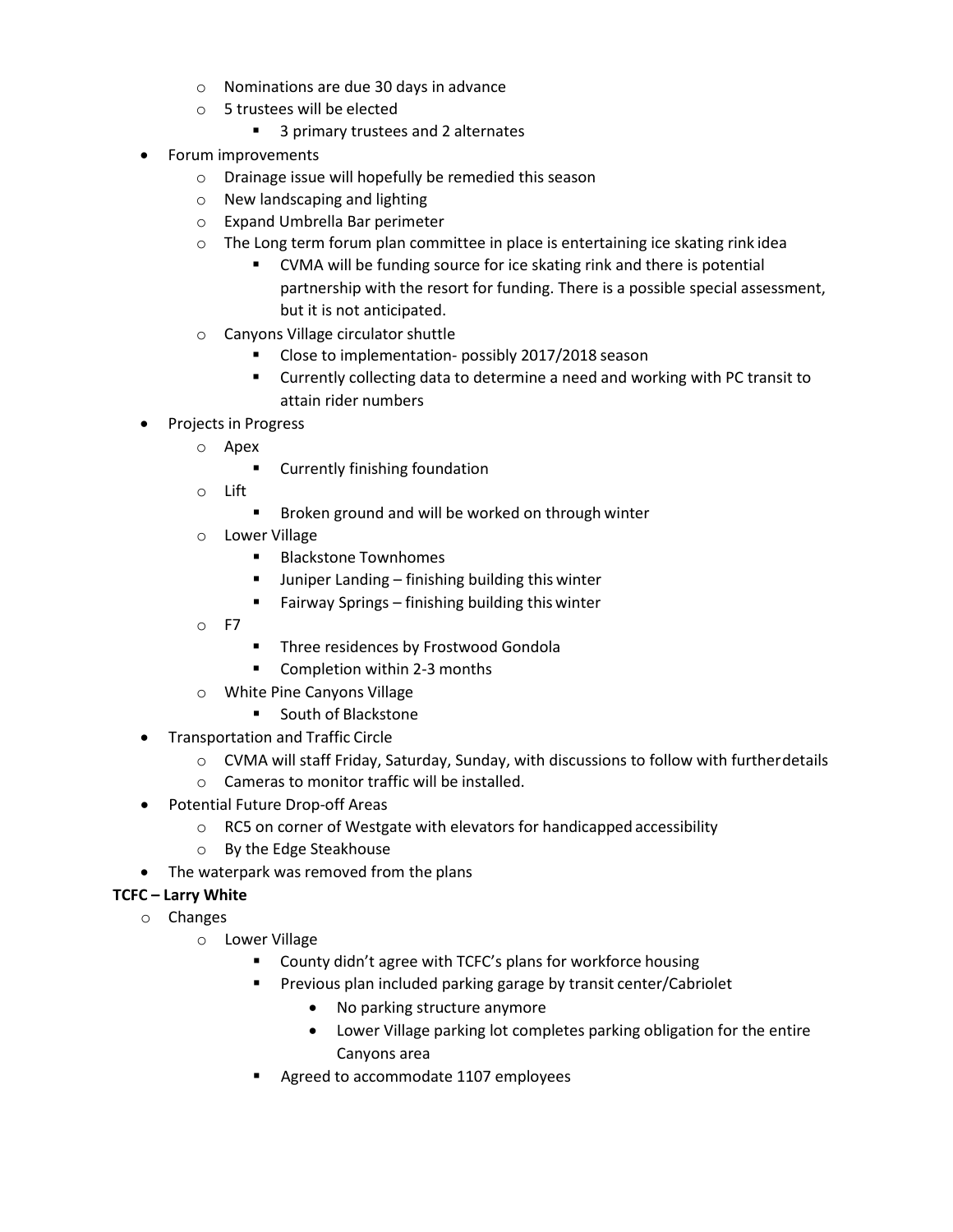- 50% allowed offsite, but for convenience, and traffic mitigation on 224, negotiations with IHC are leading to an acquisition of the IHC's currently owned site next to the area
- Approval scheduled with planning commission for October  $3<sup>rd</sup>$ , then goes to the county counsel to be approved by Thanksgiving
	- Workforce housing (Anything else?)
		- o Spring of 2019 construction
- RC 16, 17, 18
	- Going to the planning commission late 2017/early 2018
- RC14 2019 construction
- Assessment district contributes 5 million dollars
- Canyons/Vail employee parking off 1-80 near Ecker Hill
- **Timing of re-routing of Sunrise Lift** 
	- 2019 to coincide with completion of lift and construction of 17/18
- In negotiations to have RC5 connect to Westgate
- **Traffic mitigated in Sunrise circle with multiple new drop-off points and Sunrise** Lift
- 17 and 18 height
	- Proposed to define height of parcels by sea level rather than stories
		- o Predictable vs. grades and stories
		- o Accepted by the planning commission
	- It is equal to Lift and lower than first level of Vintage
- **EXEDENT ARTS KIMBALL ATTS CENTER 15 IN STARK IS ATTA** Kimball Arts Center and Sundance Institute plans fell through
	- Going to Bonanza
- Golf course open hopefully until mid-October
- Under vail lease area next to the gondola.

# **HOA ACCOUNTING UPDATE – Ken Rabach and Deborah Scher**

- o On-budget on a YTD basis
- $\circ$  Board room income comes from the bands that play in the forum, preparation room
	- o \$3850
- o Expenses
	- o Under budget in legal expenses
- o Contracted wholesale natural gas delivery
	- o Savings for association
- o Overages
	- $\circ$  Supplies and Repairs in Maintenance, but close to budget on the basis of operating level
- o Capital Reserve
	- o Renovation on budget and on schedule
	- o Chiller
		- **Failure in August and Ron Brenner has been working diligently to identify the** problem, it's still not clear whether it's the electrical service to the unit or the chiller itself
	- o Elevator
		- **Unexpected issue**
	- o 85k in unanticipated capital expenses
- o IRS 70-604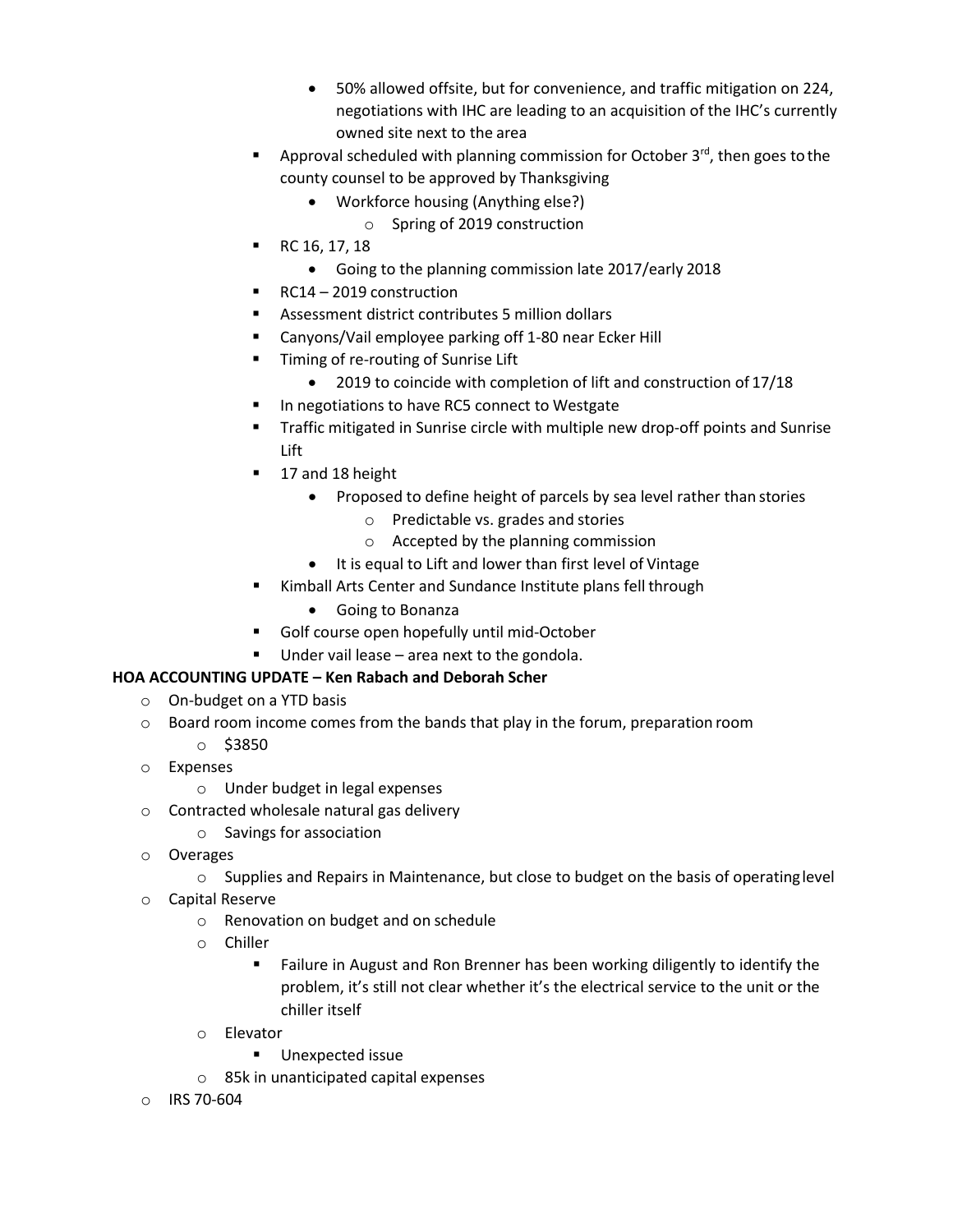- $\circ$  According to IRS, 604 ruling states that homeowners and BOD need to have a vote polling homeowners to determine what to do with their operating surplus
	- With the operating surplus of \$15k, homeowners can choose to:
		- Transfer to capital reserve
		- Return money to homeowners
		- Delay the vote for this money one year to be voted on the following year
	- David Scher motions that the IRS70-604 revenue be transferred to the reserve account for this fiscal year. Deborah Scher seconded the motion. The motion carries unanimously amongst BOD members and homeowners present via presence, teleconference, and proxy.
- o Buildium
	- New accounting system online portal
		- BOD requests that we make use of the functionalities of the portal
			- o Individualized account for HO to make secure payments
				- Encrypted and PCI compliant
					- $\blacksquare$  If all HOA off ACH and paying online, could save the HOA 2,025/year
						- David Scher motions to end ACH payment capabilities effective the start of the accounting cycle after the January  $5<sup>th</sup>$  board meeting, after providing the owners with information on the security of the website. Deborah Scher seconds the motion. Motion passes 4-1.

#### **Maintenance Update – Ron Brenner**

- o Chiller Failure
	- $\circ$  Sundial has one large chiller, rather than two, so the property does not have a backup when it fails, as it recently did.
		- The cooling tower is currently cooling the building. This was problematic during the hotter months, but with winter approaching, the board has decided to take their time thoroughly exploring the association's options. The cooling tower is capable of sustaining the building's climate through May.
	- $\circ$  The insurance company sent two inspectors: one mechanical and one electrical. There is a strong possibility that the issue is in the breaker system. The estimated cost to repair the issue in the breaker system is \$7,000.
		- The board has decided to allocate \$7,000 to complete this repair, operating under the understanding that there is a chance that this repair will not revive the chiller. If this revives the chiller, it is expected to last about five more years before reaching its final lifespan.
			- If the repair is successful, a new chiller will still be purchased in the future and old the chiller will be phased out and used as a backup.
				- o A new chiller will be around \$300,000 after potential rebates. Michael Janas will explore the details and terms of purchasing a chiller on a lease-to-own basis. A lease-to-own option would allow the association to continue to fund the reserve overtime,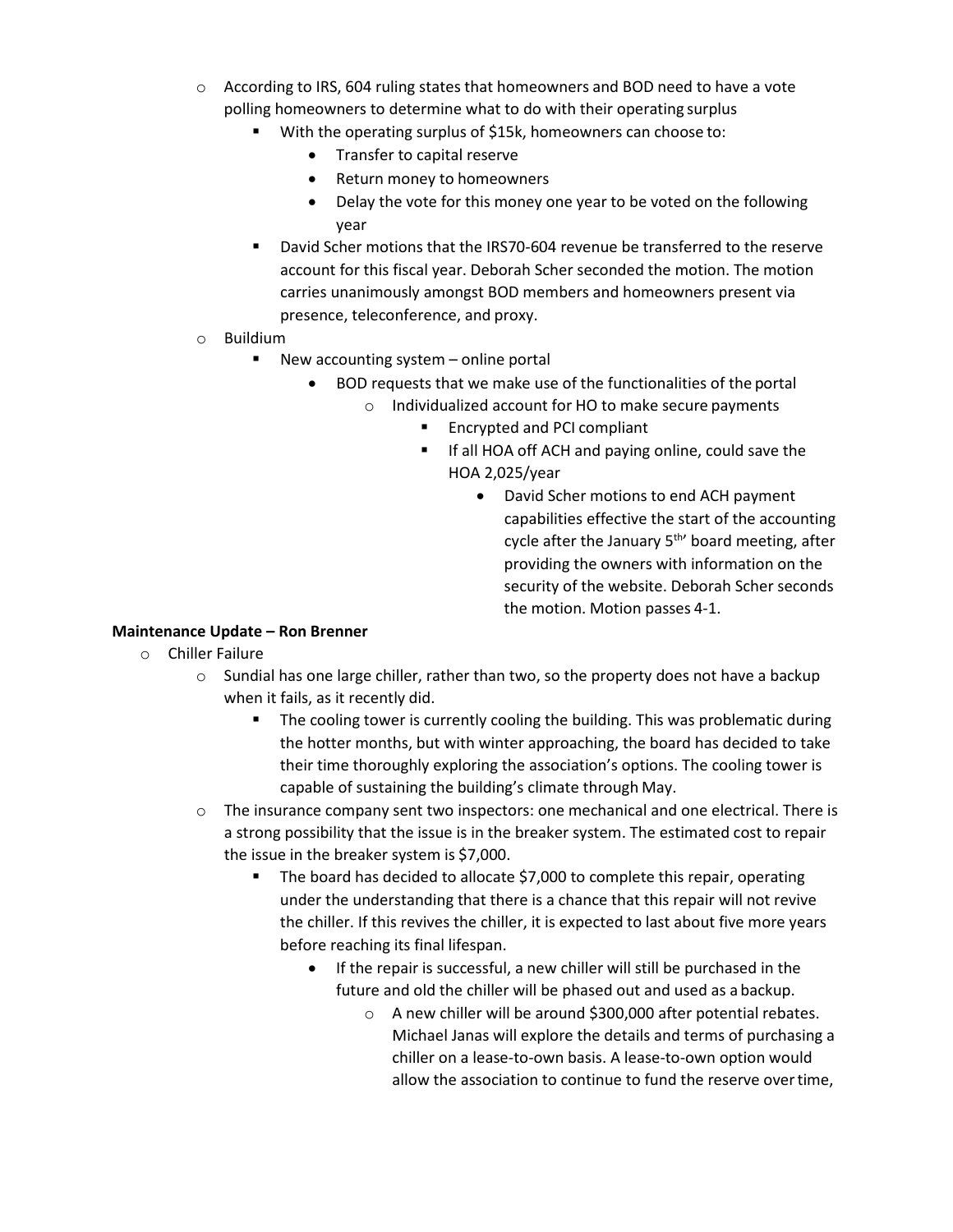rather than taking a large amount at once. Michael Janas will report back to the board with his discoveries on this option.

- o Snow Melt Cables
	- o There weren't any snow melt cables on northeast side of Building B
	- o Being added
	- $\circ$  B411 leaks adding cables over here
- o Ground floor hot tub still has a leak
	- o Cameras sent down pipes
	- o Isolated to one of the jet pumps
	- $\circ$  October 5<sup>th</sup>, a pool guy is coming out to try to find the leak
- o Electrical engineer performed a walkthrough last year and identified troubled areas
	- o Pool Pump Rooms
		- Wire, switches and conduits are corroded and need replacement nextspring
	- o The BOD authorized \$120k to complete repairs
		- **5100k was included in the renovation special assessment**
- o Fire Smoke Dampers Replacements
	- $\circ$  C building is complete
	- $\circ$  B building is complete with exception of 2<sup>nd</sup> floor
		- Will be completed in spring

# **Common Area Renovation – Susan Monahan**

- o Remaining Projects and Logistics now until Thanksgiving (completion)
	- o More improvements than originally anticipated
	- o Carpeting will begin in C Building, then furniture installed
		- Then the B Building
		- **Then the lobby**
	- o Commercial grade, high-end furnishings
	- o Make the lobby quieter with carpeting
	- o LED lighting installations
	- o Appearance of one front desk staffed by HOA and Vail
	- o Push-automated doors from garage into elevator vestibules by skiseason
	- o ATM and vending machines will be moved to first floor
		- Better traffic flow and less of an eyesore
	- o Painting should be completed in B Building by first week of Oct and will start CBuilding after
	- o Existing desks will be moved to the C Building while new desk isinstalled
	- o Carpet replaced in ski room, furnishings will remain
	- o Ski Room Congestion
		- Nick Griess improving organization of the flow of traffic
			- 3-4 ski checks

#### **GoTo Meeting Owner Questions**

- How can we book the board room?
	- o Contact Nick Griess. For owners, a cleaning fee is incurred.
- Is the board room being promoted by the Canyons Group Sales?
	- o Yes
- Mike How will follow up with the impact of the renovation between now andcompletion.

#### **Bluetooth Lock Upgrade – Jim Simmons**